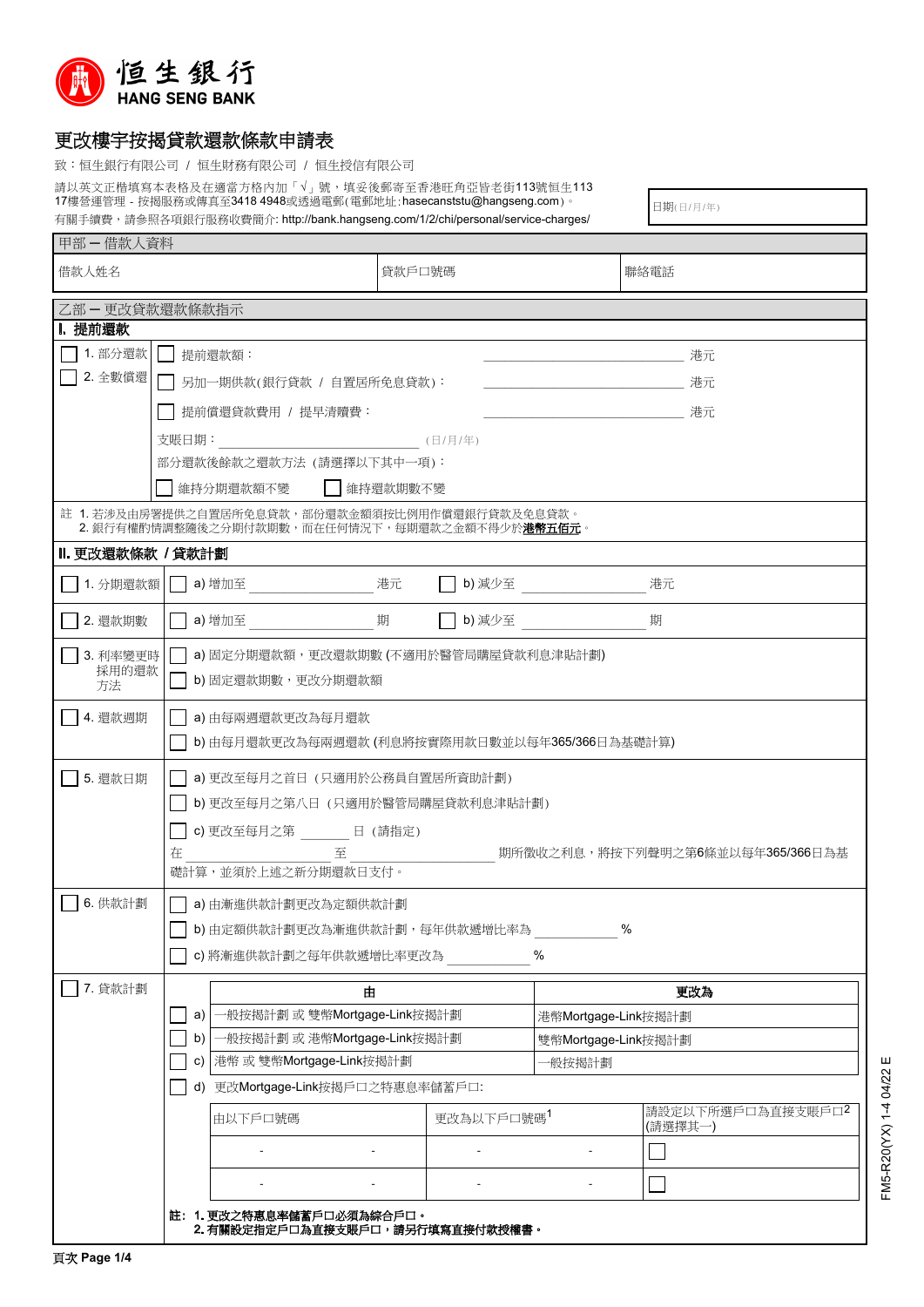| 乙部 一更改貸款還款條款指示(續)                                                                                                                  |                                                                        |  |  |  |  |  |
|------------------------------------------------------------------------------------------------------------------------------------|------------------------------------------------------------------------|--|--|--|--|--|
| Ⅱ. 更改還款條款 / 貸款計劃(續)                                                                                                                |                                                                        |  |  |  |  |  |
| a) 由Prime更改為HIBOR<br>8. 按揭利率                                                                                                       |                                                                        |  |  |  |  |  |
| b) 由HIBOR更改為Prime                                                                                                                  |                                                                        |  |  |  |  |  |
| 註:居者有其屋計劃 / 租者置其屋計劃之貸款年期不得超逾香港房屋委員會規定之最長還款期限。                                                                                      |                                                                        |  |  |  |  |  |
|                                                                                                                                    |                                                                        |  |  |  |  |  |
| 丙部一生效日期及行政費支賬資料                                                                                                                    |                                                                        |  |  |  |  |  |
| 上述改動後之首次分期還款日 (日/月/年)                                                                                                              | 辦理上述項目II. 1-4, 5(c) & 6, 本人/吾等同意支付 <b>港幣壹千元</b> 正作為手續<br>費。            |  |  |  |  |  |
|                                                                                                                                    | 辦理上述項目II. 7(a-c) & 8 (不適用於資助出售房屋計劃*), 本人/吾等同                           |  |  |  |  |  |
| 恒生支賬戶口號碼                                                                                                                           | 意支付 <b>港幣壹千伍佰元</b> 正作為手續費。<br>* 資助出售房屋計劃包括居者有其屋計劃、私人機構參建居屋計劃、可租        |  |  |  |  |  |
| 支賬戶口持有人姓名<br>(註:不接納借款人以外之第三者戶口作為支賬戶口。)                                                                                             | 可買計劃、綠表置居先導計劃、和者置其屋計劃。                                                 |  |  |  |  |  |
|                                                                                                                                    | 請於左列戶口支取上述 l及/或ll款項及其他雜費。                                              |  |  |  |  |  |
|                                                                                                                                    | 支賬戶口持有人簽署                                                              |  |  |  |  |  |
|                                                                                                                                    |                                                                        |  |  |  |  |  |
|                                                                                                                                    | S.V                                                                    |  |  |  |  |  |
|                                                                                                                                    | X                                                                      |  |  |  |  |  |
|                                                                                                                                    | 請用留存於本行上述支賬戶口的簽名                                                       |  |  |  |  |  |
| 丁部一聲明                                                                                                                              |                                                                        |  |  |  |  |  |
| 1. 上述要求以貴行全權酌情決定及批准者為準。                                                                                                            | 2. 如貴行認為適當,可在批准上述要求時附帶條款及章則,其中包括但不限於對要約函件及法定押記/按揭或衡平法上的按揭作出所需之修訂。本     |  |  |  |  |  |
| 人/吾等須受有關條款及章則以及修訂約束。                                                                                                               |                                                                        |  |  |  |  |  |
| 3. 貴行對任何上述要求之批准,不得損害貴行及(如適用)其他有關各方於要約函件及法定押記/按揭或衡平法上的按揭項下之權利。                                                                      | 4. 除上文第 (2) 段所指之修訂外,要約函件及法定押記/按揭或衡平法上的按揭仍具有十足效力及作用。本人/吾等同意應貴行要求,即時簽訂任何 |  |  |  |  |  |
| 變更契據或修訂函件。                                                                                                                         |                                                                        |  |  |  |  |  |
| 之用。                                                                                                                                | 5. (只適用於以月息計算之貸款)儘管貴行於下一個分期還款日之前已收妥部份還款款額,貴行只會在該分期還款日才應用任何部份還款作清償貸款    |  |  |  |  |  |
| 6. (只適用於以上II.5(a-c)者)本人/吾等之新分期還款會支付先前分期還款日至上述所指明之新分期還款日("新分期還款日")內未償還貸款之利<br>息,該利息乃按照要約函件及法定押記/按揭或衡平法上之按揭内所載之利率按日計算,並需於「新分期還款日」支付。 |                                                                        |  |  |  |  |  |
| 7. 上文凡提及「要約函件」或「法定押記/按揭」或「衡平法上的按揭」,概指當時有效及根據其條款經修訂之文件。                                                                             |                                                                        |  |  |  |  |  |
| 8. 本申請表之英文本與中文譯本文義如有歧異,概以英文本為準。                                                                                                    |                                                                        |  |  |  |  |  |
| 所有貸款人簽署 (如辦理上述項目」,只需申請人簽署)                                                                                                         | 銀行專用                                                                   |  |  |  |  |  |
|                                                                                                                                    | 戶口級別:<br>優卓理財<br>優越理財                                                  |  |  |  |  |  |
|                                                                                                                                    | 見證人姓名<br>經辦行所編號                                                        |  |  |  |  |  |
|                                                                                                                                    |                                                                        |  |  |  |  |  |
|                                                                                                                                    | I.V<br>註:請傳真表格至營運管理 - 按揭服務3418 4948,不需內部                               |  |  |  |  |  |
| X                                                                                                                                  | 傳遞正本。                                                                  |  |  |  |  |  |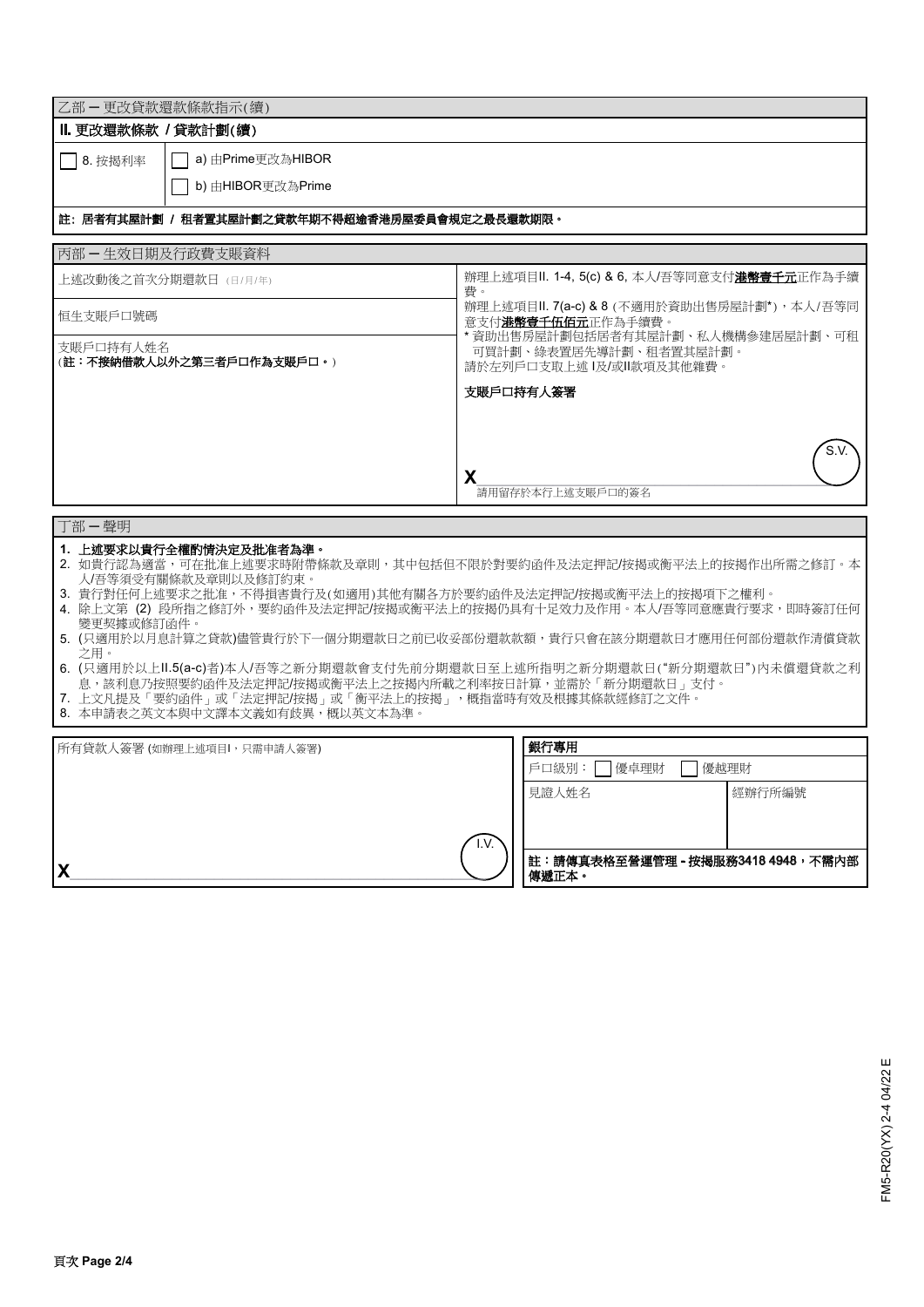

## **Application for Change(s) of Loan Repayment Terms of Mortgage Loan**

To: Hang Seng Bank Limited/ Hang Seng Finance Limited/ Hang Seng Credit Limited

Please complete in English BLOCK letters and " √ " where appropriate and send either by mail the completed form to Operations-Mortgage Services, 17/F Hang Seng 113, 113 Argyle Street, Mongkok, Hong Kong or by fax number 3418 4948 or email to hasecanststu@hangseng.com.

Date(DD/MM/YY)

For handling charges, please refer to Banking Services Fees and Charges: http://bank.hangseng.com/1/2/personal/service-charges

| Part A - Borrower Information                                                                                                                                                                                                                                                                                                                                                                   |                                                                                                                                                                                                                                                                                        |                                                                                                      |    |  |  |  |  |
|-------------------------------------------------------------------------------------------------------------------------------------------------------------------------------------------------------------------------------------------------------------------------------------------------------------------------------------------------------------------------------------------------|----------------------------------------------------------------------------------------------------------------------------------------------------------------------------------------------------------------------------------------------------------------------------------------|------------------------------------------------------------------------------------------------------|----|--|--|--|--|
| Name(s) of Borrower(s)                                                                                                                                                                                                                                                                                                                                                                          |                                                                                                                                                                                                                                                                                        |                                                                                                      |    |  |  |  |  |
| Loan Account No.                                                                                                                                                                                                                                                                                                                                                                                |                                                                                                                                                                                                                                                                                        | Contact No.                                                                                          |    |  |  |  |  |
|                                                                                                                                                                                                                                                                                                                                                                                                 | Part B - Instruction for Change of Loan Repayment Terms                                                                                                                                                                                                                                |                                                                                                      |    |  |  |  |  |
| I. Prepayment                                                                                                                                                                                                                                                                                                                                                                                   |                                                                                                                                                                                                                                                                                        |                                                                                                      |    |  |  |  |  |
| 1. Partial Repayment                                                                                                                                                                                                                                                                                                                                                                            | Prepayment amount:                                                                                                                                                                                                                                                                     |                                                                                                      |    |  |  |  |  |
| 2. Full Repayment                                                                                                                                                                                                                                                                                                                                                                               | Plus next instalment payment (Bank Loan / HPLS) with an amount to: HKD                                                                                                                                                                                                                 |                                                                                                      |    |  |  |  |  |
|                                                                                                                                                                                                                                                                                                                                                                                                 | Any prepayment handling fee / full redemption fee:<br>HKD <b>HKD</b><br>Debit date:<br>(DD/MM/YY)<br>Repayment method of remaining balance after partial repayment (please select one of the followings):<br>Instalment amount remains unchanged<br>Repayment period remains unchanged |                                                                                                      |    |  |  |  |  |
|                                                                                                                                                                                                                                                                                                                                                                                                 |                                                                                                                                                                                                                                                                                        |                                                                                                      |    |  |  |  |  |
|                                                                                                                                                                                                                                                                                                                                                                                                 |                                                                                                                                                                                                                                                                                        |                                                                                                      |    |  |  |  |  |
|                                                                                                                                                                                                                                                                                                                                                                                                 |                                                                                                                                                                                                                                                                                        |                                                                                                      |    |  |  |  |  |
| Notes: 1. Under Home Purchase Loan Scheme ("HPLS") offered by the Housing Authority, the repayment amount shall be applied in settlement of the Bank<br>Loan and the Interest Free Loan on a pro-rata basis.<br>2. The Bank shall be entitled to vary the number of instalments payable thereafter at its discretion and the sum per instalment shall not in any event<br>be less than HK\$500. |                                                                                                                                                                                                                                                                                        |                                                                                                      |    |  |  |  |  |
| II. Change of Repayment Terms/ Loan Scheme                                                                                                                                                                                                                                                                                                                                                      |                                                                                                                                                                                                                                                                                        |                                                                                                      |    |  |  |  |  |
| 1. Instalment Amount                                                                                                                                                                                                                                                                                                                                                                            | a) Increase to HKD                                                                                                                                                                                                                                                                     | b) Decrease to HKD                                                                                   |    |  |  |  |  |
| 2. Repayment Period                                                                                                                                                                                                                                                                                                                                                                             | a) Increase to                                                                                                                                                                                                                                                                         | instalments $\Box$ b) Decrease to<br>instalments                                                     |    |  |  |  |  |
| 3. Rate Change<br>Option                                                                                                                                                                                                                                                                                                                                                                        | a) Fixed Instalment amount and vary instalment number (not applicable to Hospital Authority Home Loan Interest<br>Subsidy Scheme)                                                                                                                                                      |                                                                                                      |    |  |  |  |  |
|                                                                                                                                                                                                                                                                                                                                                                                                 | b) Fixed Period and vary instalment amount                                                                                                                                                                                                                                             |                                                                                                      |    |  |  |  |  |
| 4. Repayment                                                                                                                                                                                                                                                                                                                                                                                    | a) From bi-weekly instalments to monthly instalments                                                                                                                                                                                                                                   |                                                                                                      |    |  |  |  |  |
| Frequency                                                                                                                                                                                                                                                                                                                                                                                       | b) From monthly instalments to bi-weekly instalments                                                                                                                                                                                                                                   | (Interest will be calculated on the basis of actual number of days elapsed and a 365 / 366-day year) |    |  |  |  |  |
| 5. Repayment Date                                                                                                                                                                                                                                                                                                                                                                               | a) Change to the 1st day of each month (only applicable to Government Home Purchase Scheme)                                                                                                                                                                                            |                                                                                                      |    |  |  |  |  |
|                                                                                                                                                                                                                                                                                                                                                                                                 | b) Change to the 8th day of each month (only applicable to Hospital Authority Home Loan Interest Subsidy Scheme)                                                                                                                                                                       |                                                                                                      |    |  |  |  |  |
|                                                                                                                                                                                                                                                                                                                                                                                                 | c) Change to the<br>day of each month (please specify)                                                                                                                                                                                                                                 |                                                                                                      |    |  |  |  |  |
|                                                                                                                                                                                                                                                                                                                                                                                                 | Interest chargeable pursuant to Clause 6 of the Declaration below shall be calculated from<br>and on the basis of a 365 / 366-day year and paid on the new repayment date as indicated<br>to<br>above.                                                                                 |                                                                                                      |    |  |  |  |  |
| 6. Repayment Plan                                                                                                                                                                                                                                                                                                                                                                               | a) From step-up repayment plan to straight-line repayment plan                                                                                                                                                                                                                         |                                                                                                      |    |  |  |  |  |
|                                                                                                                                                                                                                                                                                                                                                                                                 |                                                                                                                                                                                                                                                                                        | b) From straight-line repayment plan to step-up repayment plan (with annual step-up rate of          | %) |  |  |  |  |
|                                                                                                                                                                                                                                                                                                                                                                                                 | c) Change the annual step-up rate of step-up repayment plan to                                                                                                                                                                                                                         | %                                                                                                    |    |  |  |  |  |